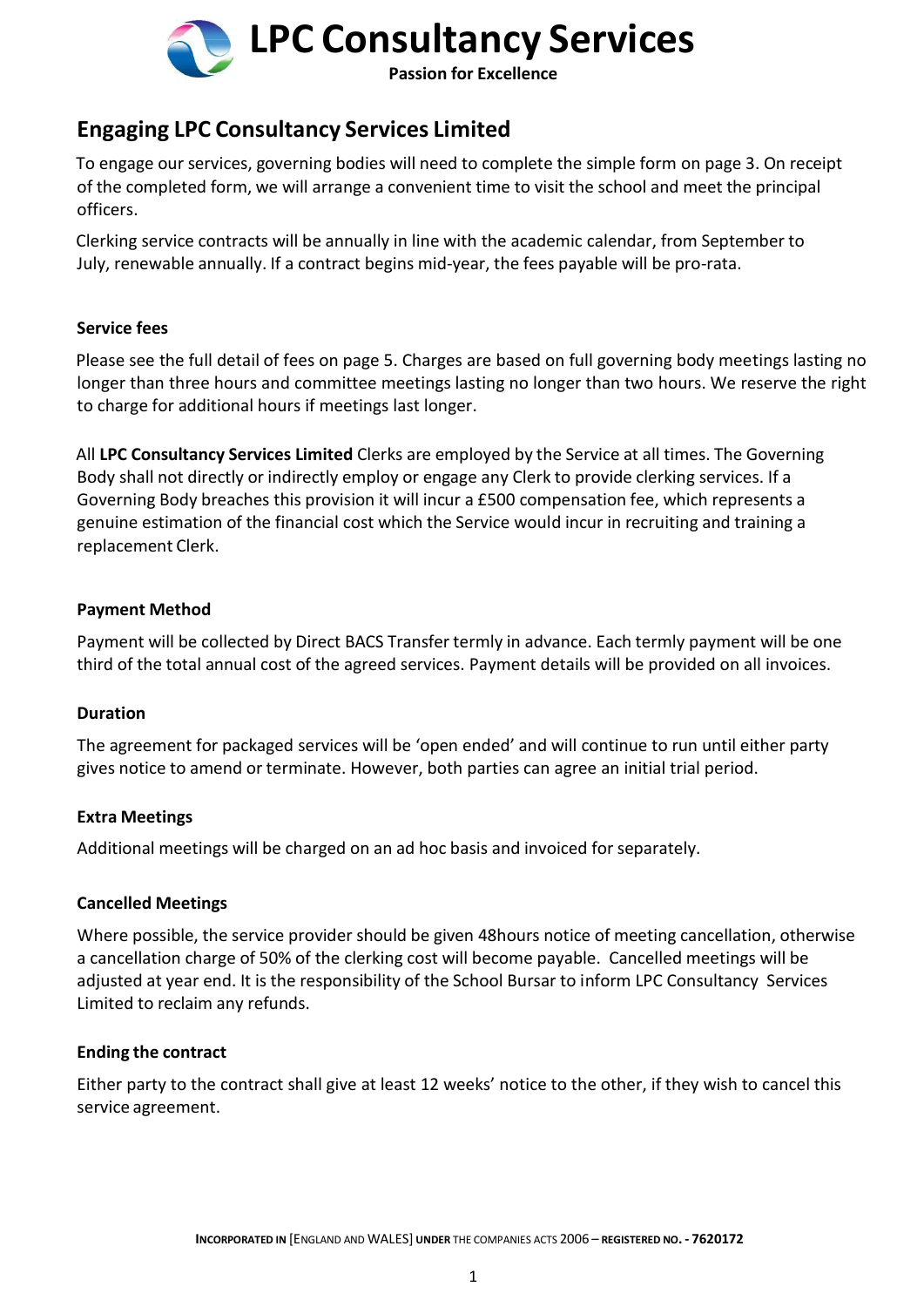

## **Requirements of the governing body**

In order to ensure that **LPC Consultancy Services** can offer the best service to the school, the following is required of the governing body as part of the service level agreement.

The governing body will:

- In consultation, agree an annual calendar of governing body meetings to ensure our consultant attend all meetings, including any additional meetings
- Inform **LPC Consultancy Services** of changes in the governing body membership and contact details within three working days of receiving such information;
- Inform **LPC Consultancy Services** of any changes to dates, times or venues of governing body meetings on the day changes are agreed, or as soon as possible thereafter;
- Ensure that supporting papers for distribution to governors are made available to **LPC Consultancy Services** at least 10 working days before the meeting;
- Respond to **LPC Consultancy Services** to agree the draft agenda in the timescale given before the meeting;
- Ensure that responses to draft minutes in relation to approval/amendments are with the **LPC Consultancy Services** by the date specified
- Inform the **LPC Consultancy Services** of any concerns regarding the accuracy and quality of the agenda and minutes and efficiency and effectiveness of the clerk.
	- Safely retain the school's copy of all signed minutes and present them on request.
	- Agree to the terms set out in this Engagement term

## **Benefits of buying into the service**

**LPC Consultancy Services** will focus its attention on providing services to assist governing bodies to conduct their business efficiently and effectively.

The service has been developed to:

- facilitate 'best practice' within the work of governing bodies
- enhance the ability of governing bodies to contribute strategically to school improvement
- develop a personal link that enhances the relationship between LPC and governing bodies
- demonstrate **LPC Consultancy Services**' commitment to providing quality support by offering an informed and high quality service
- support the promotion of governing body effectiveness
- promote greater communication and awareness of local and national issues.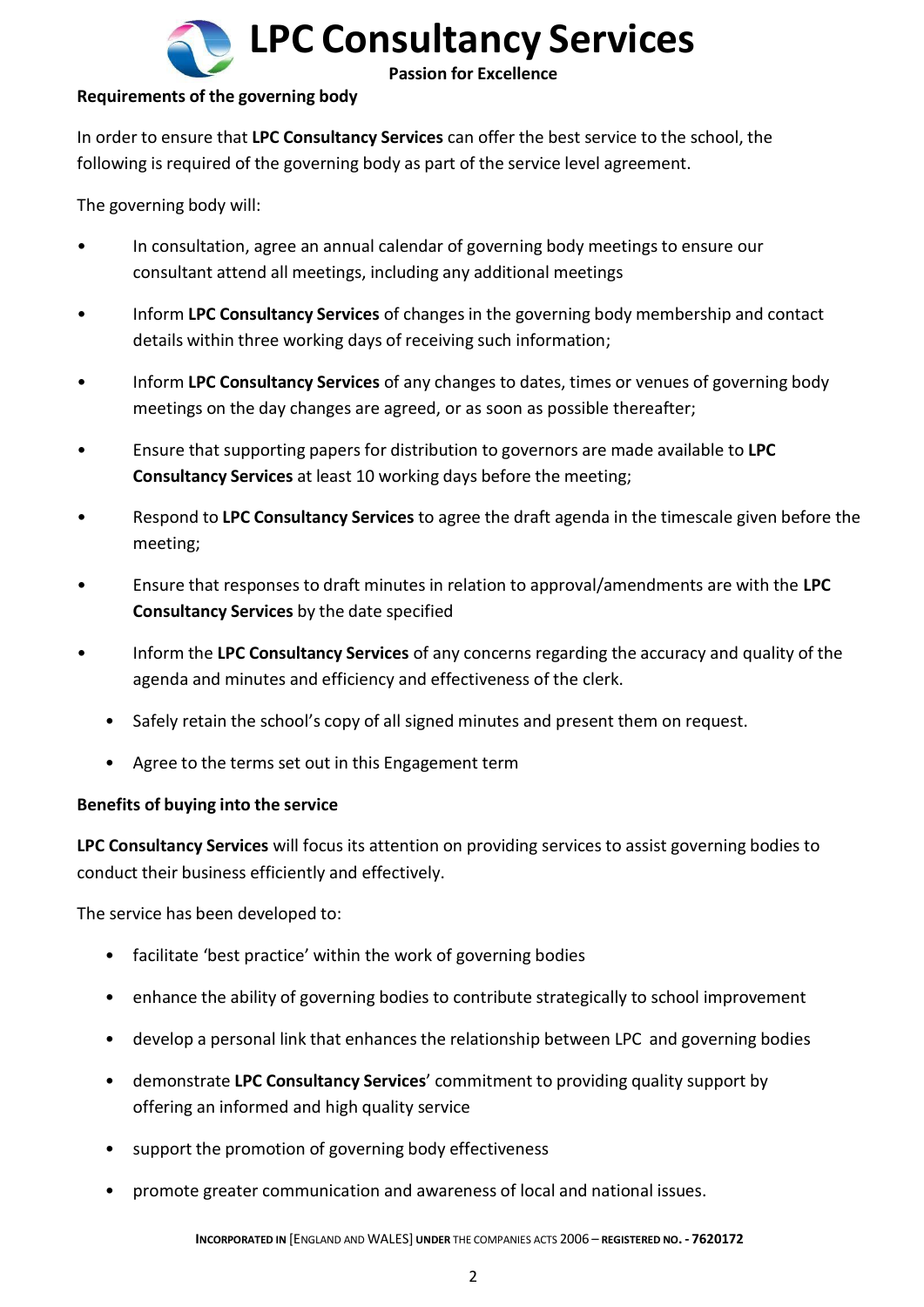

To: **LPC Consultancy Services Limited**

## **Application for Engaging LPC Consultancy Services Limited**

## **Clerking Service**

| is interested in Governor Clerking Service from ________________________________<br>for the following meetings:              |  |                           |  |  |  |  |                                                                                                                           |  |  |  |  |  |
|------------------------------------------------------------------------------------------------------------------------------|--|---------------------------|--|--|--|--|---------------------------------------------------------------------------------------------------------------------------|--|--|--|--|--|
|                                                                                                                              |  |                           |  |  |  |  | (number of) governing body meetings annually<br>_____(number of) committee meetings annually - please list the committees |  |  |  |  |  |
|                                                                                                                              |  |                           |  |  |  |  |                                                                                                                           |  |  |  |  |  |
| current schedule of meetings if available.                                                                                   |  |                           |  |  |  |  |                                                                                                                           |  |  |  |  |  |
|                                                                                                                              |  |                           |  |  |  |  |                                                                                                                           |  |  |  |  |  |
|                                                                                                                              |  |                           |  |  |  |  |                                                                                                                           |  |  |  |  |  |
|                                                                                                                              |  |                           |  |  |  |  |                                                                                                                           |  |  |  |  |  |
|                                                                                                                              |  |                           |  |  |  |  |                                                                                                                           |  |  |  |  |  |
|                                                                                                                              |  |                           |  |  |  |  |                                                                                                                           |  |  |  |  |  |
| <b>Head Teacher</b>                                                                                                          |  | <b>Chair of Governors</b> |  |  |  |  |                                                                                                                           |  |  |  |  |  |
| Preferred School Contact (if any):                                                                                           |  |                           |  |  |  |  |                                                                                                                           |  |  |  |  |  |
|                                                                                                                              |  |                           |  |  |  |  |                                                                                                                           |  |  |  |  |  |
|                                                                                                                              |  |                           |  |  |  |  |                                                                                                                           |  |  |  |  |  |
| Date:<br><u> 1989 - Johann Barbara, martxa alemaniar argumento este alemaniar alemaniar alemaniar alemaniar alemaniar al</u> |  |                           |  |  |  |  |                                                                                                                           |  |  |  |  |  |
| By signing below, we confirm that we have read and agreed the terms and conditions as contained<br>therein.<br>Signed:       |  |                           |  |  |  |  |                                                                                                                           |  |  |  |  |  |

**Thank you.**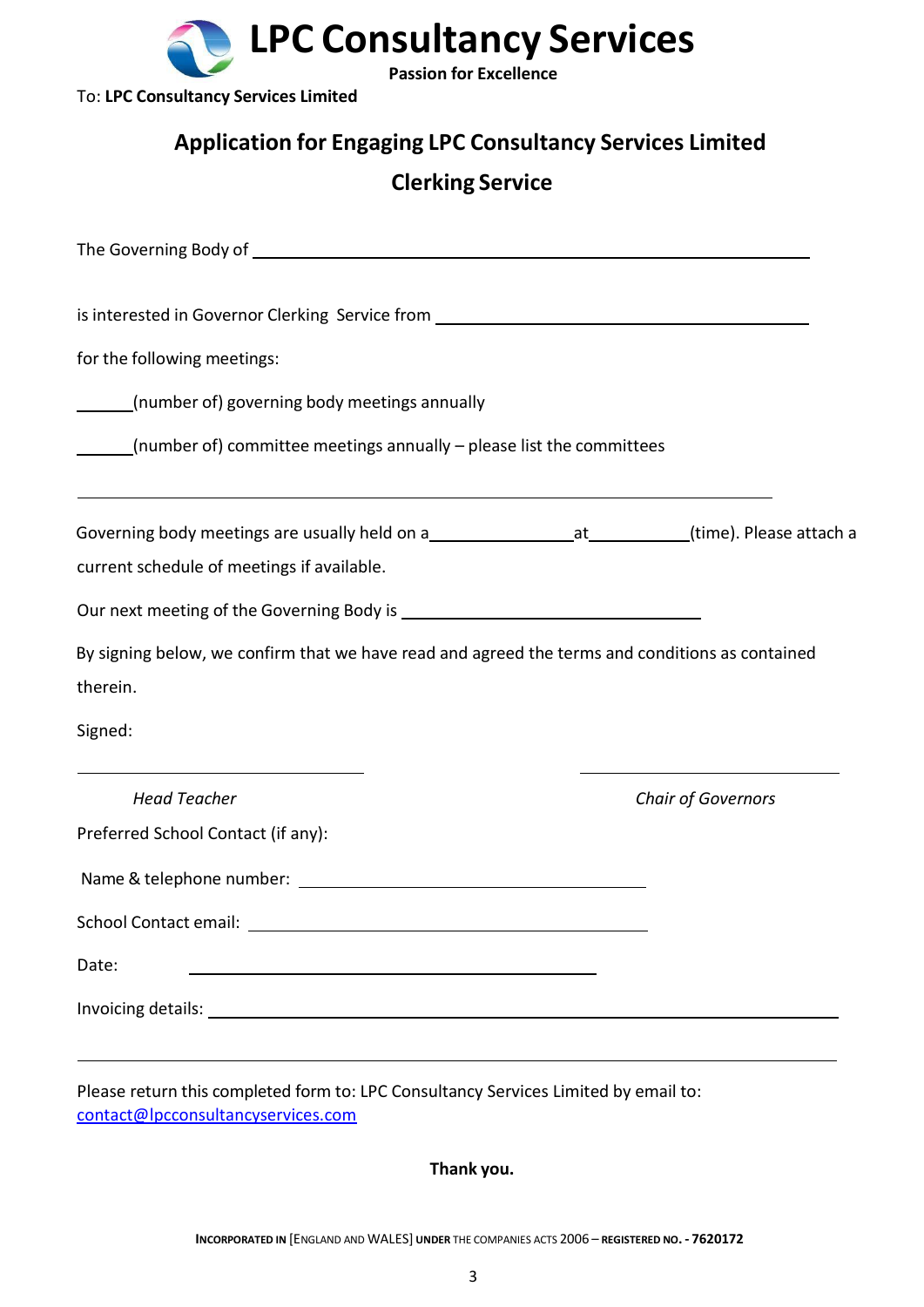

#### **Service standards**

We welcome and encourage your feedback and will try and resolve any complaints immediately. Where this is not possible we will acknowledge your complaint within 5 working days and make every step to resolve the complaint.

- Meetings of the governing body will be clerked in accordance with regulations;
- Agenda will be sent out at least five clear days before each meeting;
- Draft minutes will be sent to the chair/head teacher no later than five working days;
- Any follow-up action (for our attention) from a meeting will be instigated before the next meeting
- Our consultants (clerks ) are kept up to date with education issues through regular briefings

#### At all times we will:

- provide a dedicated Clerk to your school/organization for effectiveness and continuity
- deal with you in a polite and helpful way
- listen to you and take your views into account
- respect your right to confidentiality
- constantly look for ways in which our services can be improved

When you contact us:

- we will reply within five working days.
- If you have a complaint, we will investigate and if we have made a mistake, we will own up, apologise and try to put things right as soon as possible.